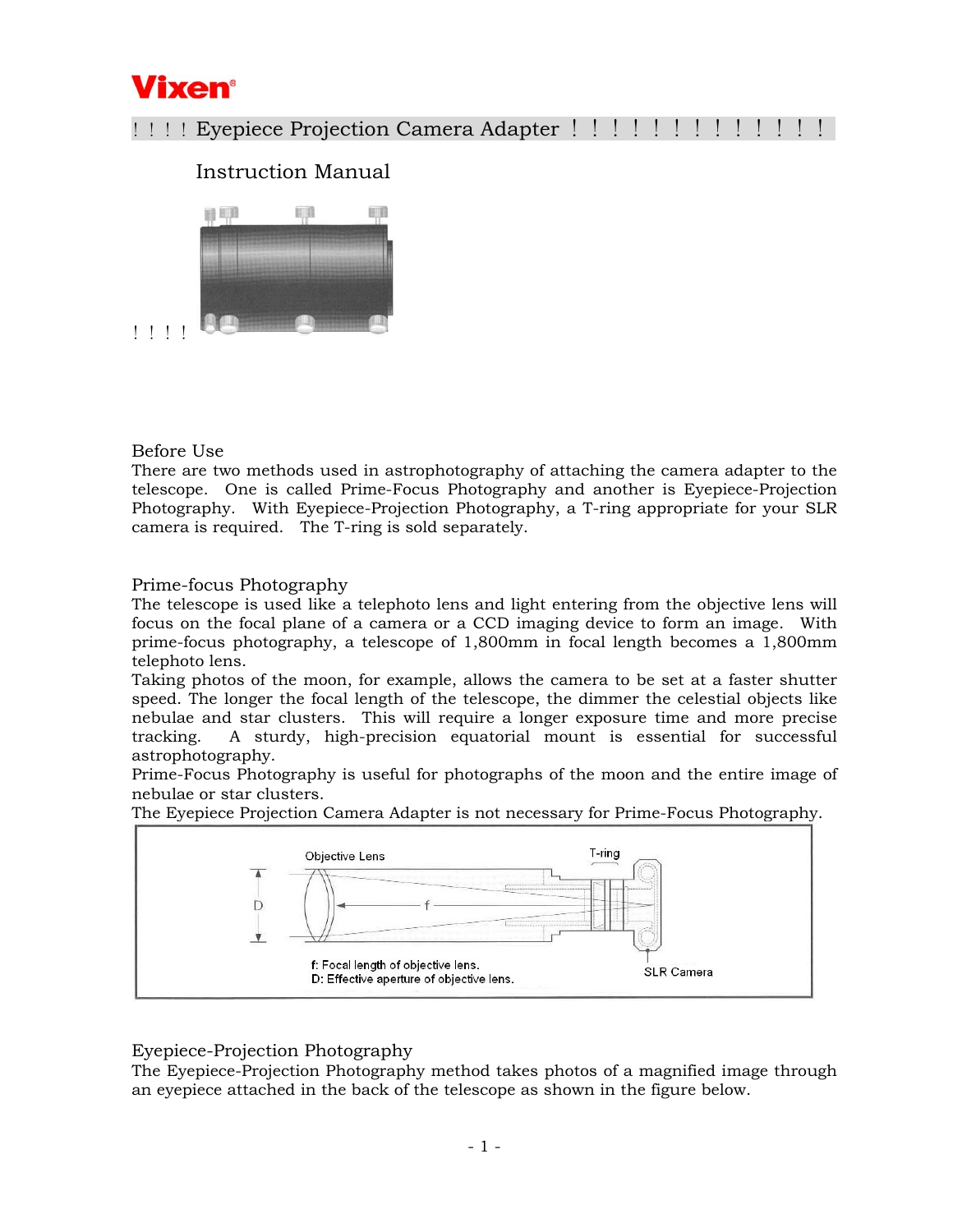The eyepiece inserted must be able to fit into the Eyepiece Projection Camera Adapter. (The biggest 31.7mm eyepiece allowable is 48mm in outer diameter and 90mm in length.) It is ideal for taking close-ups of small regions of the moon and details of the planets.



FYI: Using a method of Afocal Imaging photography with a compact digital camera is also good for taking photos of the planets. A small CCD area produces a large image of the planets without excessively boosting magnification. This will result in a shorter exposure time and will help to avoid the influence of atmospheric turbulence (scintillation).

#### Tips on Successful Photography

1. Take photos in conditions of good seeing. The seeing is how the image of a celestial object can be seen in random turbulent motion in the atmosphere. In bad seeing, light from the celestial object is bent or diffused and the image appears to shiver constantly. Shooting an object at low altitude may also blur the image.



2. Use a commercially available camera cable release to release the shutter on the camera. As the focal length of the telescope becomes longer by compound optics, it will cause blurring by vibration even if the shutter is pressed gently with your finger.

3. Put the object precisely in focus. The focus range of an astronomical telescope is narrow due to its long focal length. The point of the best focus varies by changes in the outside temperature.

4. Leave the telescope outside until it becomes equivalent to the ambient temperature. It may take one or two hours for a reflecting or catadioptric telescope to calm down the air current inside the optical tube before start photographing.

Calculating a Focal Length and an F-number of Compound Optical System Apply the formula below, in the box, to determine the size of a celestial object on the focal plane and the duration of exposure.

| (Example) |                                                                  |
|-----------|------------------------------------------------------------------|
| Telescope | : $D=80$ mm f=910mm                                              |
| Eyepiece  | : LV20mm (46x)                                                   |
| Camera    | : 35mm-size SLR camera with Pentax K-mount (Flange-back: 45.5mm) |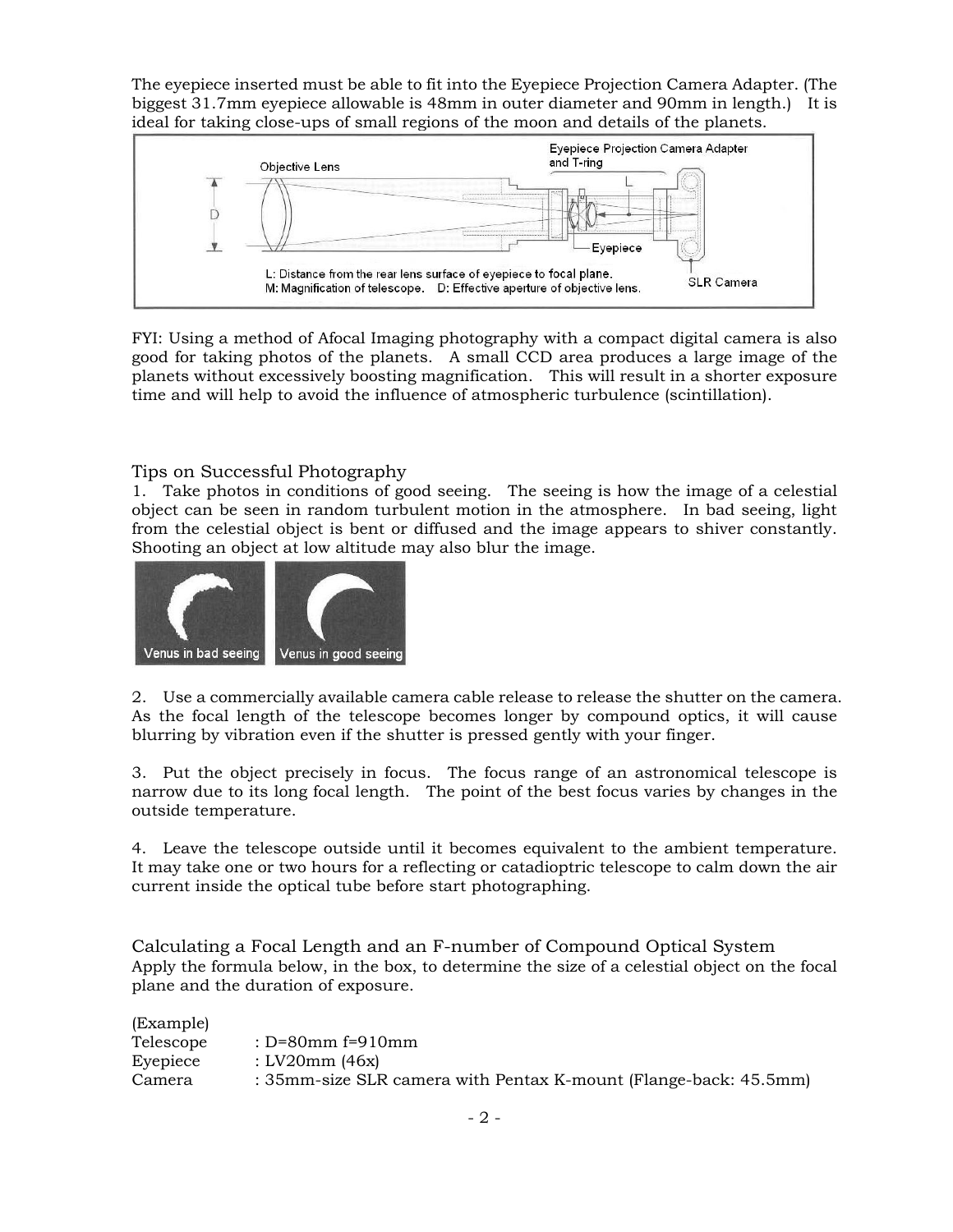|                                    | Compound Focal Length (Tele-pohoto Effect)                                                                                                                                                                                                                                | Compound F-number (Image Brightness)                                                                                                                                                                                                                                  |
|------------------------------------|---------------------------------------------------------------------------------------------------------------------------------------------------------------------------------------------------------------------------------------------------------------------------|-----------------------------------------------------------------------------------------------------------------------------------------------------------------------------------------------------------------------------------------------------------------------|
| Prime-focus<br>Photography         | F<br>Focal length of the telescope.<br>Example: 910mm                                                                                                                                                                                                                     | $F \div D$<br>Divide a focal length by an effective aperture of<br>the telescope.<br>Example: 910/80=11.375about 11.4                                                                                                                                                 |
| Eyepiece-projection<br>Photography | <b>LXM</b><br>Multiply a distance from the rear lens surface of<br>the eyepiece to the focal plane by a magnification<br>of the telescope.<br>Example: The measured distance is 113mm with<br>use of a LV20mm.<br>The magnification is 46x.<br>113x46=5198, it is 5198mm. | $L \times M \div D$<br>Multiply a distance from the rear lens surface of<br>the eyepiece to the focal plane by a magnification<br>of the telescope and divide the product by an<br>effective aperture of the telescope.<br>Example: 113x46/80=64.975, it is about 65. |

## Distance (L) to the Focal Plane (Reference)

The table below shows distances between the focal plane on the camera with Pentax K-mount and the rear lens surface of the eyepieces applicable to the Eyepiece Projection Camera Adapter.

|               |             | Distance (L) to the focal plane           |              |                                           |               |  |
|---------------|-------------|-------------------------------------------|--------------|-------------------------------------------|---------------|--|
| Eyepiece      |             | <b>Eyepiece Projection Camera Adapter</b> | Eyepiece     | <b>Eyepiece Projection Camera Adapter</b> |               |  |
|               | $(1) + (2)$ | $(1) + (2) + (3)$                         |              | $(1) + (2)$                               | $(1 + 2 + 3)$ |  |
| <b>NLV2.5</b> | $\times$    | 92mm                                      | <b>NLV12</b> | $\times$                                  | <b>106mm</b>  |  |
| NLV4          | $\times$    | 99 <sub>mm</sub>                          | <b>NLV15</b> | 68 <sub>mm</sub>                          | <b>108mm</b>  |  |
| NLV5          | $\times$    | 101 <sub>mm</sub>                         | <b>NLV18</b> | 71mm                                      | 111mm         |  |
| NLV6          | $\times$    | 103mm                                     | <b>NLV20</b> | 73mm                                      | 113mm         |  |
| NLV7          | $\times$    | <b>105mm</b>                              | <b>NLV25</b> | 70mm                                      | 110mm         |  |
| NLV9          | $\times$    | 100mm                                     | NLV40        | ×                                         | 94mm          |  |
| NLV10         | $\times$    | <b>103mm</b>                              | LV ZOOM      | $\times$                                  | 93mm          |  |

## Size of Image on the Focal Plane

| Object of<br>Photography | Size of the object at a given compaund focal length |                    |        |        |                    |         |  |  |  |
|--------------------------|-----------------------------------------------------|--------------------|--------|--------|--------------------|---------|--|--|--|
|                          | 1000mm                                              | 2000 <sub>mm</sub> | 3000mm | 4000mm | 5000 <sub>mm</sub> | 10000mm |  |  |  |
| The Moon                 | 9.05                                                | 18.0               | 27.14  | 36.17  | 45.23              | 90.47   |  |  |  |
| Mercury                  | 0.05                                                | 0.11               | 0.16   | 0.21   | 0.27               | 0.53    |  |  |  |
| Venus                    | 0.29                                                | 0.59               | 0.88   | 1.17   | 1.46               | 2.93    |  |  |  |
| Mars                     | 0.09                                                | 0.17               | 0.26   | 0.35   | 0.43               | 0.88    |  |  |  |
| Jupter                   | 0.23                                                | 0.45               | 0.68   | 0.91   | 1.13               | 2.27    |  |  |  |
| The rings<br>of Saturn   | 0.21                                                | 0.42               | 0.63   | 0.85   | 1.06               | 2.11    |  |  |  |
| Uranus                   | 0.02                                                | 0.03               | 0.05   | 0.07   | 0.09               | 0.17    |  |  |  |

(The size of the planets changes as they come close to and go away from the earth.)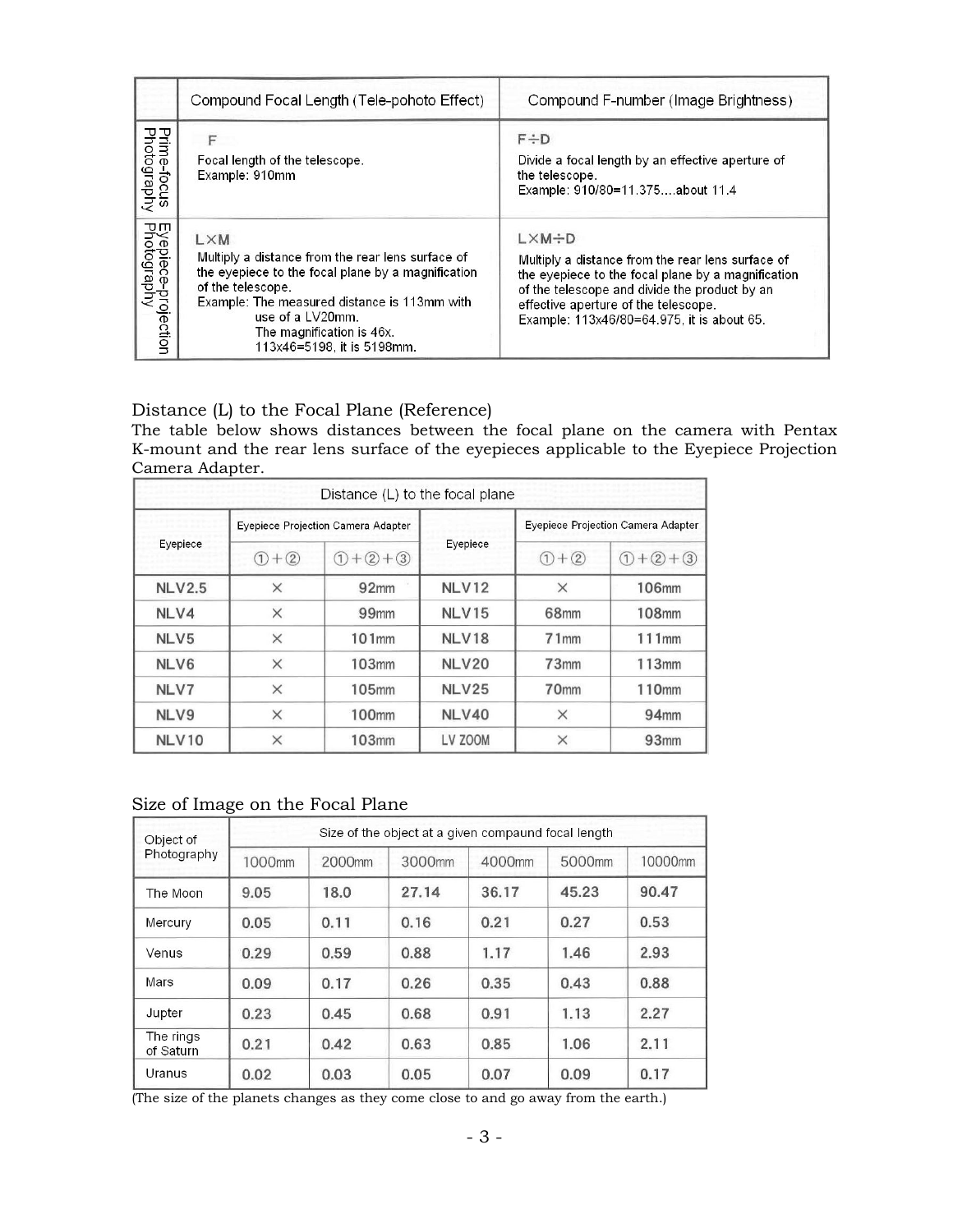| Compound<br>F-number |                    | Prime-focus Photography |       | Eyepiece-projection Photography |        |       |       |                |
|----------------------|--------------------|-------------------------|-------|---------------------------------|--------|-------|-------|----------------|
|                      |                    | 10                      | 15    | 22                              | 32     | 45    | 64    | 90             |
| <b>The</b>           | New<br><b>Moon</b> | 1/32                    | 1/15  | 1/8                             | 1/4    | 1/2   |       | $\overline{2}$ |
| Moon                 | Half<br>Moon       | 1/250                   | 1/125 | 1/60                            | 1/30   | 1/15  | 1/8   | 1/4            |
|                      | Full<br>Moon       | 1/500                   | 1/250 | 1/125                           | 1/60   | 1/30  | 1/15  | 1/8            |
| Mercury              |                    |                         |       | 1/250                           | 1/125  | 1/60  | 1/30  | 1/15           |
| Venus                |                    |                         |       | 1/2000                          | 1/1000 | 1/500 | 1/250 | 1/125          |
| Mars                 |                    |                         |       | 1/125                           | 1/60   | 1/30  | 1/15  | 1/8            |
| Jupiter              |                    |                         |       | 1/30                            | 1/15   | 1/8   | 1/4   | 1/2            |
| Saturn               |                    |                         |       | 1/8                             | 1/4    | 1/2   |       | $\overline{2}$ |

#### Duration of the Exposure The table below is an example for standard exposure duration with use of ISO400 films.

If ISO 100 films are used, increase the value by 4 times. (Unit: Second) If ISO1600 films are used, decrease the value by a fourth.

# Taking photos of a Lunar Eclipse

Duration of the exposure varies as the moon wanes and waxes during an eclipse. An appropriate exposure in a certain phase of the eclipsed moon can be calculated by multiplying a given exposure of the full moon by the value in the table below.

| Phase of<br>the eclipsed<br>moon |    |     |     |     |     |
|----------------------------------|----|-----|-----|-----|-----|
|                                  | 0% | 40% | 60% | 80% | 90% |
| Exposure                         | 1X | 4X  | 8X  | 30X | 50X |

Example: If the appropriate exposure of the full moon is 1/60th seconds and you want to take photos of a 60% waning moon, you can calculate as follows;  $1/60 \times 8 = 7.5$ The appropriate exposure is about 1/8 seconds.

#### T-ring (Optional) Eyepiece Projection Camera Adapter  $\sqrt{2}$  $-(3)$  $(1)$ m Use a T-ring that is The Eyepiece Projection Camera Adapter consists of appropriate for your part (1), part (2) and part (3) tube rings as shown above. SLR camera.

Attaching the Eyepiece Projection Camera Adapter to your Vixen telescope

The eyepiece projection camera adapter can be easily coupled onto the 31.7mm visual back of the Vixen flip mirror.